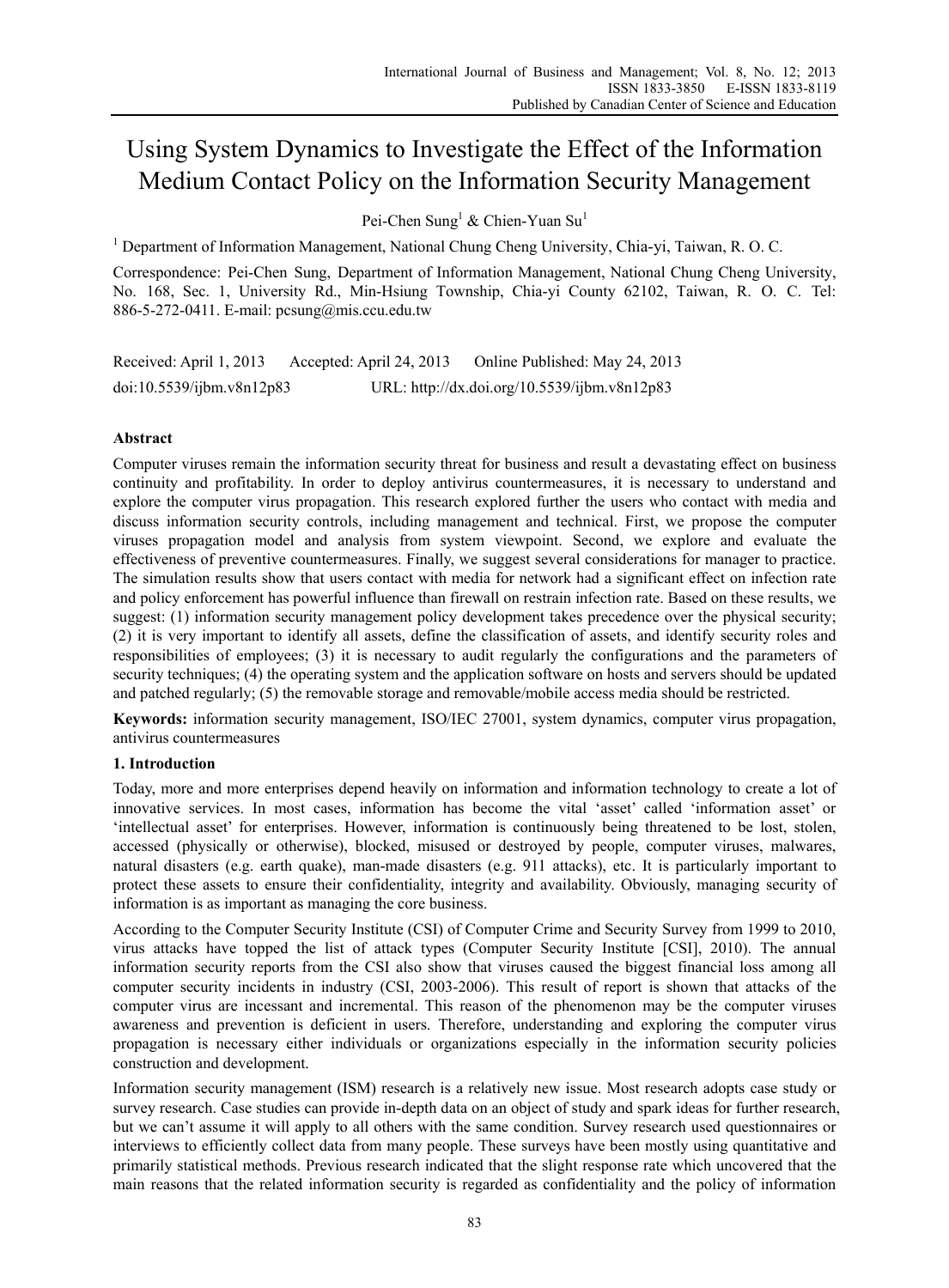secrecy is implemented extensively in enterprise. These above-mentioned actualities, the sufficient quantity of received survey is more arduous, hence, the amount of received survey in information security research generally are slighter than other research issues (Albrechtsen & Hovden, 2009; Department of Trade & Industry, 2004; Kotulic & Clark, 2004; Vance, Siponen, & Pahnila, 2012). On the other hand, the majority of studies on computer virus propagation published in the IS security literature a technical perspective and lack of management perspectives. In addition, user behaviors must be taken into account because "people" are always the key factor for the success of information security management in companies and organizations regardless of its size, location, culture or type of business (Eminağaoğlu, Uçar, & Eren, 2009). Based on limitations of the research methods and tools in information security research, we attempt to adopt other research method to surmount these obstacles.

In this paper, we present a virus propagation model based on SEIR (Susceptible-Exposed-Infectious-Recovered) epidemic model and develop with the use of system dynamics methodological approach to investigate the effect of users contact with media on computer virus propagation. System dynamics methodological approach shows how structure, policies, decisions and time delays within systems are interrelated and influence growth and stability (Lee & Tunzelmann, 2005). It is considered that the system function is determined by its structure, and the system behavior pattern depends on the dynamic structure and the internal feedback mechanisms of the system. The first step of implement ISM is establishing complete information security policy. ISO/IEC 27001 provides the form of guidance and recommendations for information security management, and indicates the importance of users contact with media in against computer viruses. However, most studies have focused on deployment and access control in facilities. We should notice that communication media, electronic storage and transmission of information are increase in the growth rate. Computer viruses can spread through network and media. A study by the present researcher proposed a computer virus propagation model and also discovered there was a significant effect for contacting with media in infection rate (Sung, Ku & Su, 2013). It is therefore the intent of the present study to explore the impact extent of users contact with media on computer virus propagation, and propose considerations. Our model will be generalized to represent the behavior of general computer viruses, and incorporated into user behaviors and technical security solutions to study virus propagation from a managerial perspective.

# **2. Literature Review**

#### *2.1 System Dynamics*

System dynamics (SD) was developed in 1950 by Jay W. Forrester of Massachusetts Institute of Technology (MIT) which is the study of behavior of complex systems over time developed to model complex continuous systems for improving management policies and organizational structures (Forrester 1961, 1968). SD is an approach that able to deal with non-line problems, information feedbacks, time delays and complex systems, and its methodology put emphasis on conceptualization, formulation and simulation (Richardson, 1996). SD simulation is performed to learn about the dynamics of the system behavior that may impact the planning solution by using closed-loop feedback and to design policies to improve system performance.

SD methodology is included two stages. In the first stage, the qualitative system model is developed in the form of a causal loop diagram which captures the major feedback mechanisms. Causal loop diagrams play two important roles in SD. First, during model development, they serve as preliminary sketches of causal hypotheses and secondly, they can simplify the representation of a model (Georgiadis, Vlachos, & Iakovou, 2005). In the second stage, the qualitative model is transformed into a stock and flow diagram and is calibrated for quantitative analysis using simulation techniques (Wolstenholme & Coyle, 1983; Wolstenholme, 1994). The structure of a system flow diagram contains stock and flow variables, also known as the stock flow diagram. Stock variables are the accumulations (i.e. inventories), while flow variables represent the flows in the system (i.e. order rate). SD modeling effort can improve understanding of the relationships between feedback structures and dynamic behaviors of a system so that policies for improving problematic behavior may be developed (Richardson & Pugh, 1981). Nowadays, SD models use graphical simulation programs to represent relationships between components of a system using stocks and flows, and support the analysis and study of these systems. Therefore, SD models allow managers to test alternative assumptions, decisions and policies (Suryani, Chou, Hartono, & Chen, 2010).

In the past decades, SD has been widely utilized to study dynamic behavior of various social systems and has been applied to policy analysis and design both in the public and private sectors (Casey & Töyly, 2012). Information security management is complexity because that involves three types of security controls: technical, policy and human controls (Botha & Gaadingwe, 2006; Dhillon & Moores, 2001; Sveen, Torres, & Sarriegi,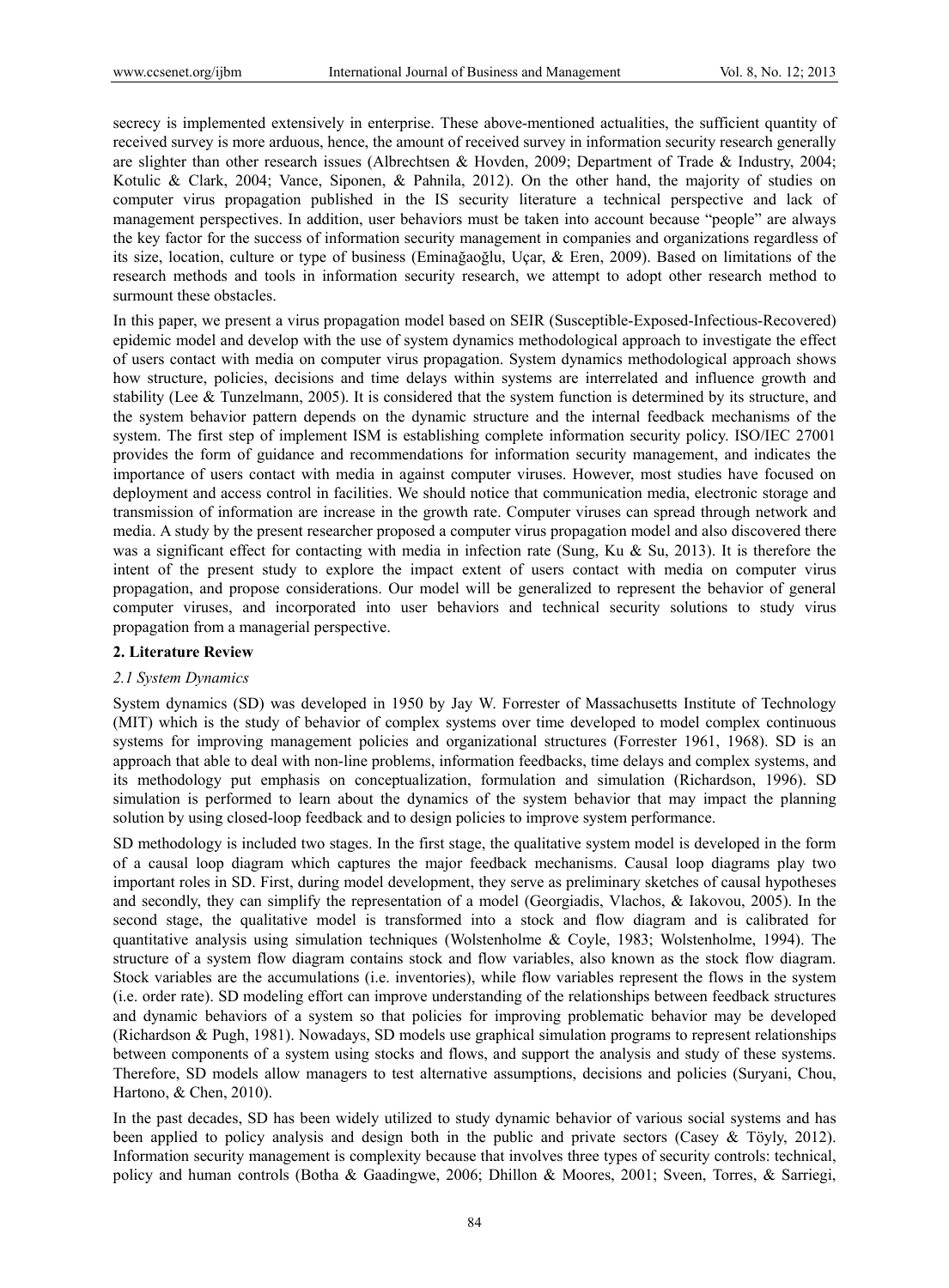2009). The spread of computer viruses is a nonlinear dynamic system, similar to the spread of epidemics in human populations (Kephart & White, 1993; Pastor-Satorras & Vespignani, 2001). It is regarded as a complex system. Consequently, SD is suitable for applied in information security management and computer virus propagation.

#### *2.2 Computer Viruses Prevention in ISO-27001 Standard*

ISO/IEC 27001 is described as a suitable model for ISM and an appropriate vehicle for addressing ISM issues in organizations (Dhillon & Moores, 2001). It consists of the 11 control sections and 133 security controls for practitioners to use. However, there is no specific chapter for defense against computer viruses implementations in ISO/IEC 27001. In several chapters, the related security controls have been proposed in the security management view which is in the "Protection against malicious and mobile code", "Technical vulnerability management", and "Reporting information security events and weaknesses". These security controls are listed in Table 1.

| Table 1. The controls in ISO/IEC 27001 about computer virus prevention |  |  |  |  |  |
|------------------------------------------------------------------------|--|--|--|--|--|
|------------------------------------------------------------------------|--|--|--|--|--|

| <b>Security Control</b>                                | Description                                                                                                      |  |  |
|--------------------------------------------------------|------------------------------------------------------------------------------------------------------------------|--|--|
| Controls against Malicious                             | Detection, prevention, and recovery controls to protect against malicious                                        |  |  |
| Code (10.4.1)                                          | code and appropriate user awareness procedures should be implemented                                             |  |  |
| technical                                              | Timely information about technical vulnerabilities of information systems                                        |  |  |
| Control                                                | being use should be obtained, the organization's exposure to such                                                |  |  |
| of                                                     | vulnerabilities evaluated, and appropriate measures taken to address the                                         |  |  |
| vulnerabilities (12.6.1)                               | associated risk                                                                                                  |  |  |
| information<br>Reporting<br>security events $(13.1.1)$ | Information security events should be reported through appropriate<br>management channels as quickly as possible |  |  |

#### 2.2.1 Controls against Malicious Code

In chapter 10.4 of "Protection against malicious and mobile code", the subsection 10.4.1, "Controls against malicious code" shows if software and information processing systems are vulnerable, malicious code would be introduced. Manager should establish a policy to protect the dangers of malicious code. For example, use detection software, update anti-virus software and change management controls.

## 2.2.2 Control of Technical Vulnerabilities

In Chapter 12.6.1 of ISO 27001, is for the technical vulnerability management. This control shows that a correct and complete inventory of assets is necessity for technical vulnerability management. Software vendors and employees within the organization responsible for the software have responsibility for supporting technical vulnerability management.

#### 2.2.3 Reporting Information Security Events

In Chapter 13.1.1 of ISO 27001, is for the information security incident management that highlights the need for a formal information security event reporting procedure should be established. All employees, contractors and third party should be required to report any information security events as quickly as possible.

### **3. Modeling**

In this research, we use SD methodology to develop the computer virus propagation model. First, we construct and analyze the causal loop diagram to describe the general computer virus propagation. Then, build up the stock and flow diagram for simulation, results, and recommendations. These stages are explored in detail below.

## *3.1 Causal Loop Diagram*

A causal loop diagram is constructed to represent the relationships between these variables of the computer virus propagation. Figure 1 shows the causal loop diagram of computer virus infection flow. The structure can be described by 1 positive loop (R) and 1 negative loop (B).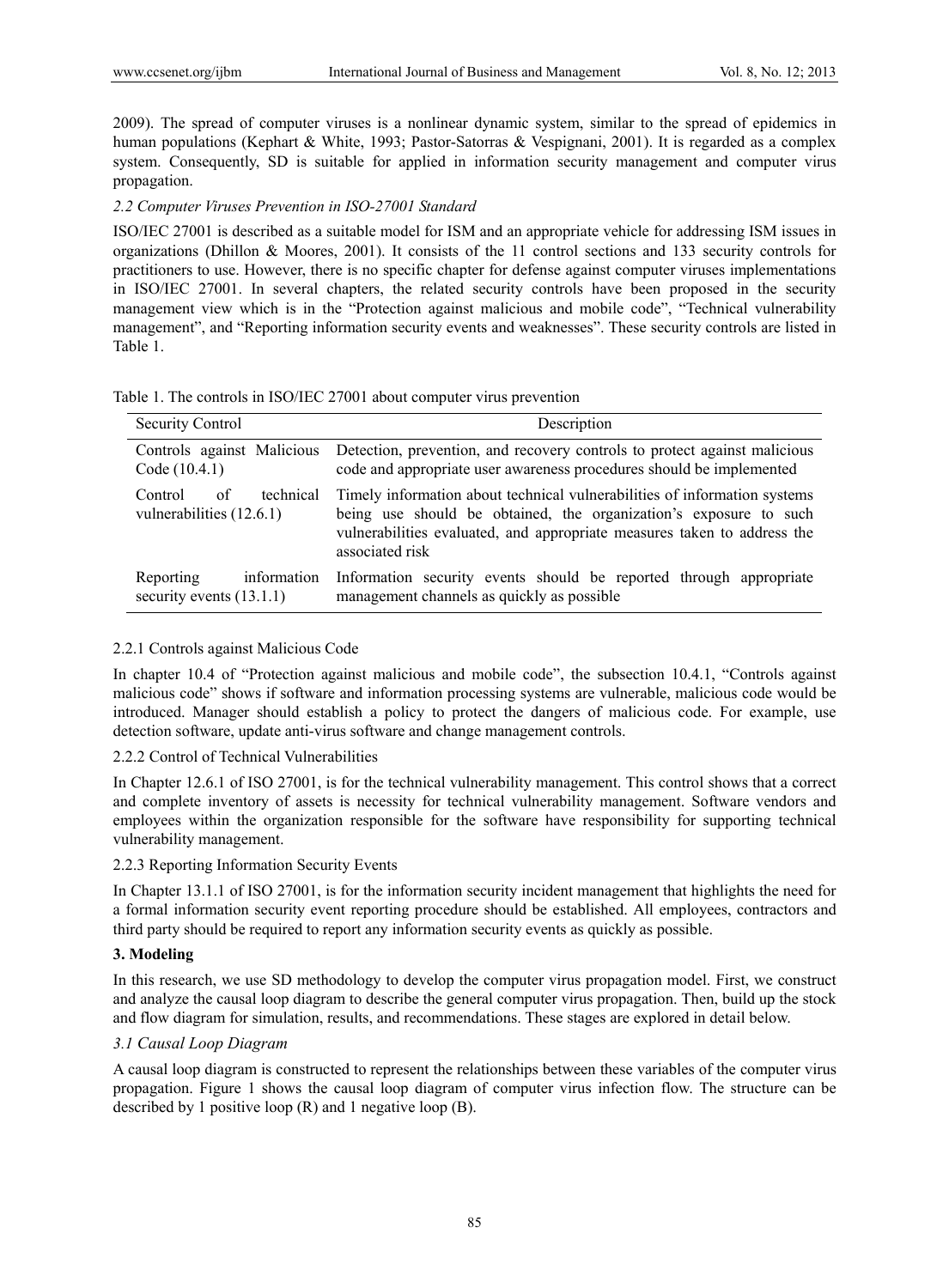

Figure 1. Causal loop diagram of computer virus propagation

In general the major reason of user's devices infected is clicked malicious link. Each device is connected to the network could be mutually infected. Computer viruses can spread through channels, such as USB devices, e-mail, instant messengers (IM), Peer-to-Peer (P2P) file sharing, and online social network services (SNS). Computer system may be infected by clicking incidentally or wrongly an attachment of malicious executable file or malicious URL. The Contact Rate indicated the frequency of devices contacted network (e.g. Internet and Intranet) and external media (e.g. USB devices and other disks). In general users easy to be attracted by the interesting link and trust the messages that send by their friends. Due to linking and messages may be forged and included malicious code, such as ActiveX. Once users click on, the devices will be infected. Unfortunately, when user discovers that his device has been infected, the virus would have spread out. Because of computer viruses will hide themselves in device for some time preceding attack; user can't immediately detect (R).

On the other hand, in order to recover infected computers, anti-virus software adoption is regarded as one of the most effective approaches (Forrest, Hofmayer, & Somayaji, 1997). Anti-virus software adopted can reduce the probability of infection and infection rate. If user finds his device was infected, he will use anti-virus software to remove the viruses (B). The summary of the feedback loops of computer virus propagation is presented in Table 2.

| Code | Loop Content                                                                               | Loop Effect                |  |  |
|------|--------------------------------------------------------------------------------------------|----------------------------|--|--|
| R    | Infected—Diffusion—Infection Rate—Infected                                                 | Computer viruses diffusion |  |  |
| В    | Infected—Use Anti-Virus Software—Recovered Use anti-virus tools to remove<br>Rate—Infected | computer viruses           |  |  |

Table 2. Summary of the feedback loops of computer virus propagation

Note: R represents reinforcing; B represents balancing.

## *3.2 Causal Loop Diagram Analysis*

According to Figure 1, we find that reducing the probability of infection is control over contact rate. Users adopt anti-virus software to reduce the probability of infection; however, the source of problems is contact rate. Malicious and mobile code can spread through many channels on Internet (e.g. e-mail, IM, and Online Social Networking) and are clicked or attached incidentally to infect most of IT devices in the network. Through sending or sharing files on these channels, malicious codes (or URL) can invade devices to spread computer viruses. The system may be infected by clicking incidentally or wrongly. Therefore, the frequency of user contact network and external media is crucial to determine whether user's devices infected.

There has been a rapidly growing interest in the use of epidemiological models for understanding of computer viruses spreading since the pioneering work by Murray (1988). Following this idea, many epidemic models of computer viruses have been proposed. Some defects of previous epidemic models of computer viruses were reported recently: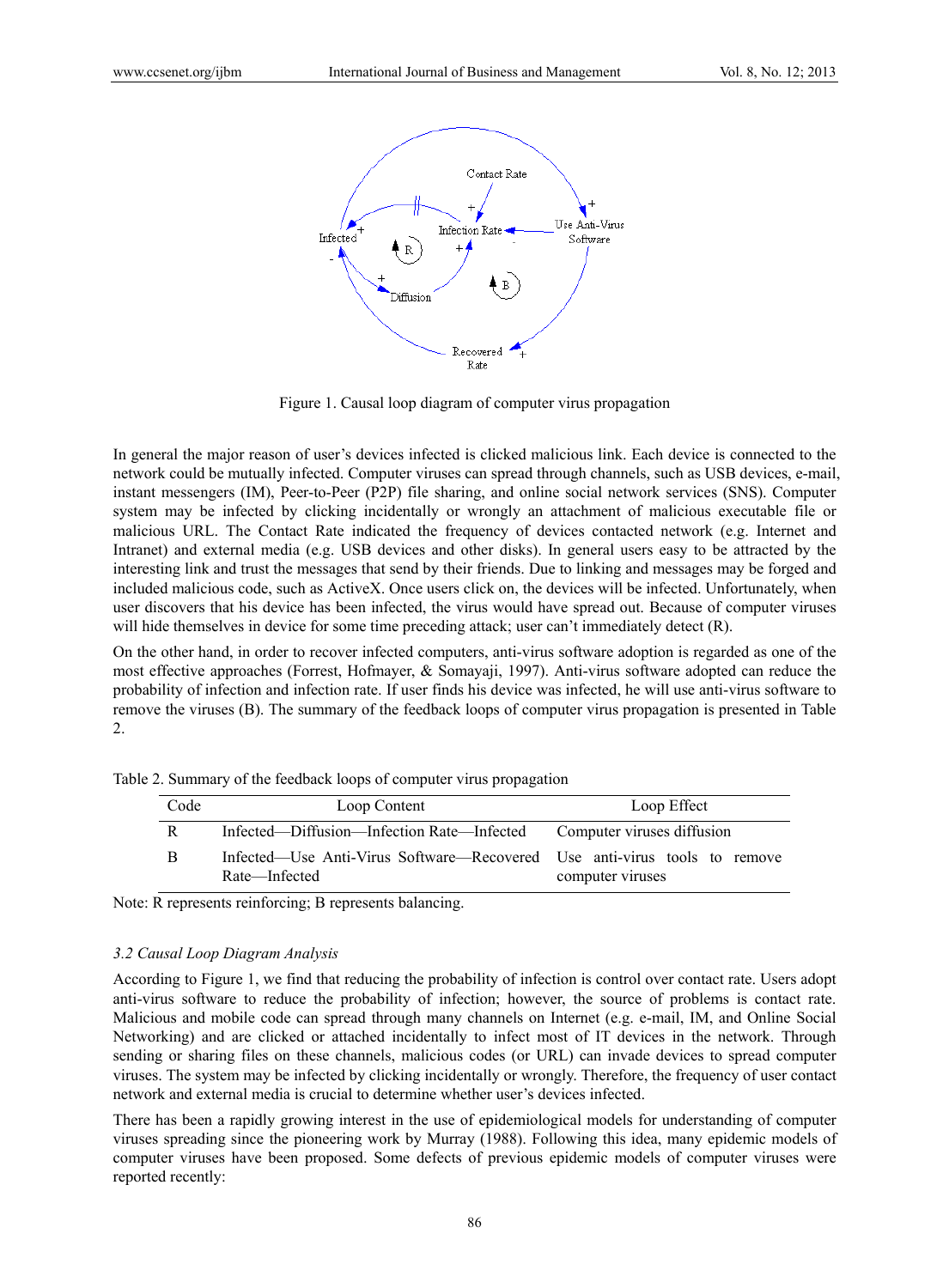1) An infected computer which is in latency can infect other computers through files downloading or files copying. Unfortunately, previous computer virus models failed to consider this passive infectivity (Yang, Yang, Zhu, & Wen, 2013);

2) Previous works on malware modeling assume that the infection rate is a constant (Fen, Liao, Han, & Li, 2013) and random. Not only constant infection rate, but random infection rate, however, there are unsuitable for virus propagation in computer networks (Yuan, Wu, & Chen, 2009);

3) Removable storage devices provide a way other than the Internet for the spread of viruses. However, nearly all previous models of computer virus propagation ignore the effect of removable devices on the spread of viruses (Yang & Yang, 2012);

On the other hand, it is inevitable that mention of antivirus countermeasures in discussing computer viruses threats. According to 2010/2011 CSI Computer Crime and Security Survey (CSI, 2010), in the use of security technology, anti-virus software had the highest utilization rate of 97.0%, followed by the application of firewall (94.9%). Therefore, combination of computer virus propagation models and antivirus countermeasures is necessary.

Recently, some researchers proposed new models to overcome above defects (Table 3). However, none of these models has considered the viewpoint of ISM policies. This paper aims to understand the effect for contacting with media in infection rate. The latent period, dynamic infection rate, antivirus countermeasures, ISM policies enforcement are considered in our model.

| Table 3. Summary of Epidemic model in preceding information security researchers |  |  |  |
|----------------------------------------------------------------------------------|--|--|--|
|                                                                                  |  |  |  |

| Authors (Year)                     | Epidemic model | Focus factors                            |
|------------------------------------|----------------|------------------------------------------|
| Yuan, Chen, Wu $& Xiong (2009)$    | <b>SEIR</b>    | Latent period, Antivirus countermeasures |
| Han $&$ Tan (2010)                 | <b>SIRS</b>    | latent and temporal immune periods       |
| Song, Jin, Sun, Zhang & Han (2011) | <b>SIR</b>     | Removable devices                        |
| Mishra & Pandey $(2012)$           | <b>SSIP</b>    | Anti-virus software                      |
| Fen, Liao, Han & Li (2013)         | <b>SIRS</b>    | Infection rate                           |

On the basis of above analysis, we focus on the contact rate that users contact with network and external media respectively. Further, we consider that the effectiveness of the firewall, and the duration of the users contact the network and external media.

#### *3.3 Stock and Flow Diagram*

In SD methodology, the causal loop diagram and the stock and flow diagram are main tools. The causal loop diagram is represented the structure of a system and major feedback mechanisms, the diagram in this paper is illustrated in Figure 1 in above section. The stock and flow diagram is the mathematical model that can be representing equations to exhibit the dynamic behavior between the factors of the objective system. Murray (1988) considered that the behavior of a virus program is analogous epidemic and suggested that understanding behavior of computer viruses through the epidemic model is more feasible and useful. In this paper, the SEIR (Susceptible-Exposed-Infective-Recovered) model (Anderson & May, 1992) was adopted because it contents exposed state (E) and takes the latent period into consideration. In this section, we will interpret explicitly the development of stock and flow diagram and the procedure of analysis in this research. The notation list is given in Table 4.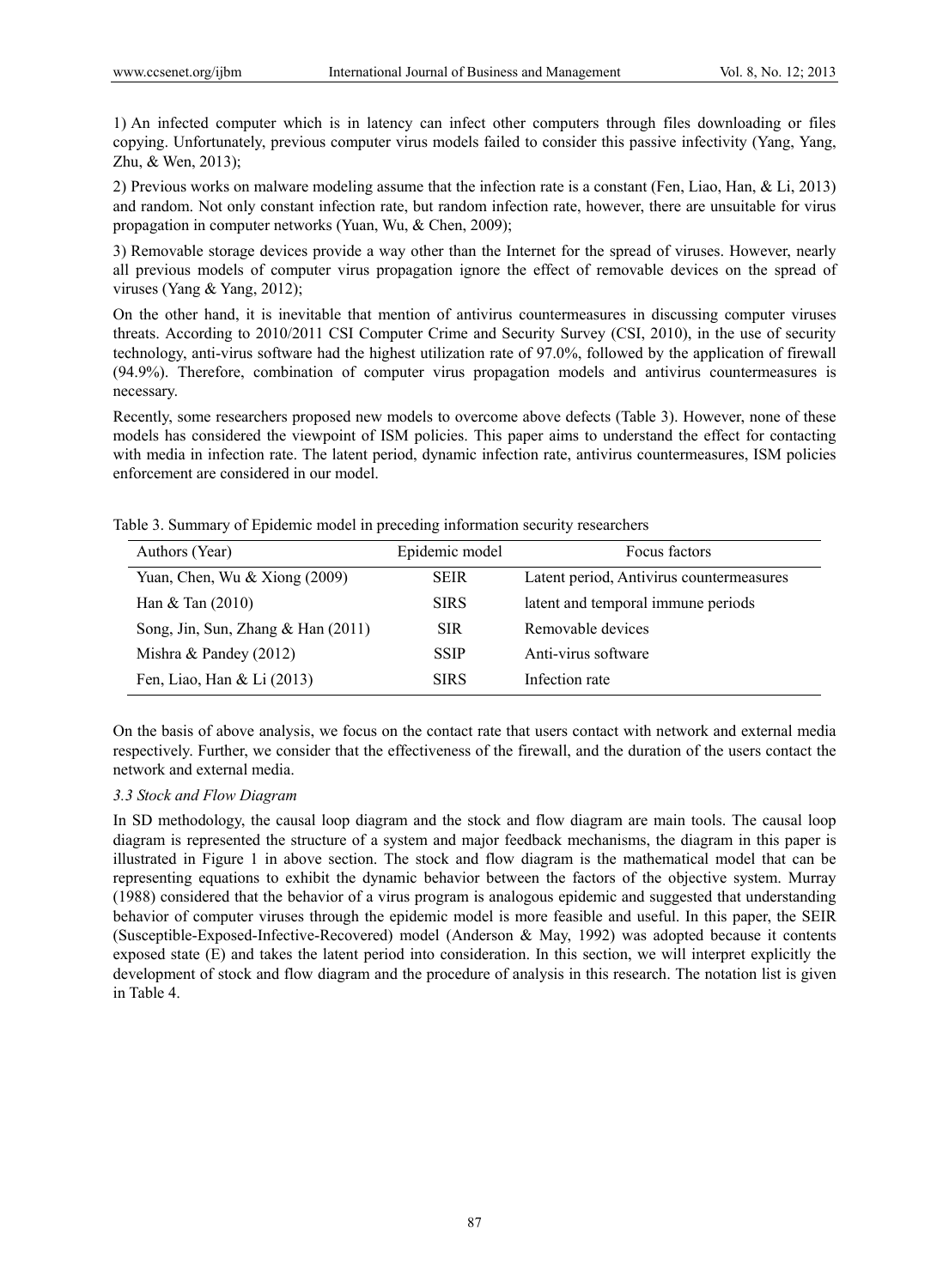| Variable                                                | <b>Initial Value</b> | Definition                                                                                                                      |
|---------------------------------------------------------|----------------------|---------------------------------------------------------------------------------------------------------------------------------|
| <b>FINAL TIME</b>                                       | 144                  | Final time of the simulation (Unit: hour)                                                                                       |
| <b>INITIAL TIME</b>                                     | $\boldsymbol{0}$     | Begin time of the simulation (Unit: hour)                                                                                       |
| Susceptible $(S)$                                       | 999 $(S_0)$          | The number of susceptible devices (Unit: device)                                                                                |
|                                                         |                      | Initial Value = Total Device - Initial Exposed - Initial<br>Exposed                                                             |
| Exposed $(E)$                                           | $1(E_0)$             | The number of infected asymptomatic devices (Unit:<br>device)                                                                   |
| Infectious $(I)$                                        | $0(I_0)$             | The number of infective devices with onset of symptoms<br>not quarantined (Unit: device)                                        |
| Recovered $(R)$                                         | $0(R_0)$             | The number of devices that will not be infected again.<br>This class including immunity and recovery (Unit:<br>device)          |
| Total Device $(N)$                                      | 1000                 | The sum of amount of susceptible devices, exposed<br>devices, infectious devices and recovered devices. (Unit:<br>device)       |
|                                                         |                      | $N = S + E + I + R$                                                                                                             |
| Infection Rate $(IR)$                                   |                      | The transformation rate of susceptible individuals to<br>exposed individuals (Unit: device/hour)                                |
| Exposed to Infected Rate (EIR)                          |                      | The transformation rate of exposed individuals to<br>infectious individuals (Unit: device/hour)                                 |
| Exposed to Recovered Rate<br>(ERR)                      |                      | The transformation rate of exposed individuals to<br>recovered individuals (Unit: device/hour)                                  |
| <b>Contact Rate for Network</b>                         | $\overline{4}$       | The duration of devices contacted network (including<br>Internet, Intranet, etc.) (Unit: hour)                                  |
| Contact Rate for External Media                         | 1                    | The duration of devices contacted external media (ie.<br>USB devices and other disks) (Unit: hour)                              |
| Probability of Contact Network<br>with Malicious        | 0.4                  | The probability of user clicks incidentally or wrongly an<br>attachment of malicious executable file or malicious<br><b>URL</b> |
| Probability of Contact External<br>Media with Malicious | 0.6                  | The probability of user contact external media including<br>malicious files or programs                                         |
| Firewall                                                | $\mathbf{0}$         | The effectiveness of Firewall that user deploys to fight<br>with computer viruses                                               |
| Policy Enforcement                                      | $\boldsymbol{0}$     | The implementation of the contact policy in the<br>information security                                                         |
| start                                                   | 1                    | Beginning time of contact network                                                                                               |
| start1                                                  | 3                    | Beginning time of contact external media                                                                                        |
| repeattime                                              | 5                    | Time interval of contact network                                                                                                |
| repeattime1                                             | $\overline{4}$       | Time interval of contact external media                                                                                         |
| e                                                       | 0.5                  | The probability of a susceptible device gets infected<br>when connected to exposed device                                       |
| Infectivity                                             | 0.7                  | The probability of a susceptible device gets infected<br>when connected to an infectious device                                 |
| Average Durations of Latency<br>Periods                 | 12                   | The period between infection and the first obvious<br>damage to the host system (Unit: hour)                                    |
| Probability of Use AntiVirus<br>Software                | 0.5                  | The ratio of users actively use antivirus software                                                                              |

# Table 4. Notation list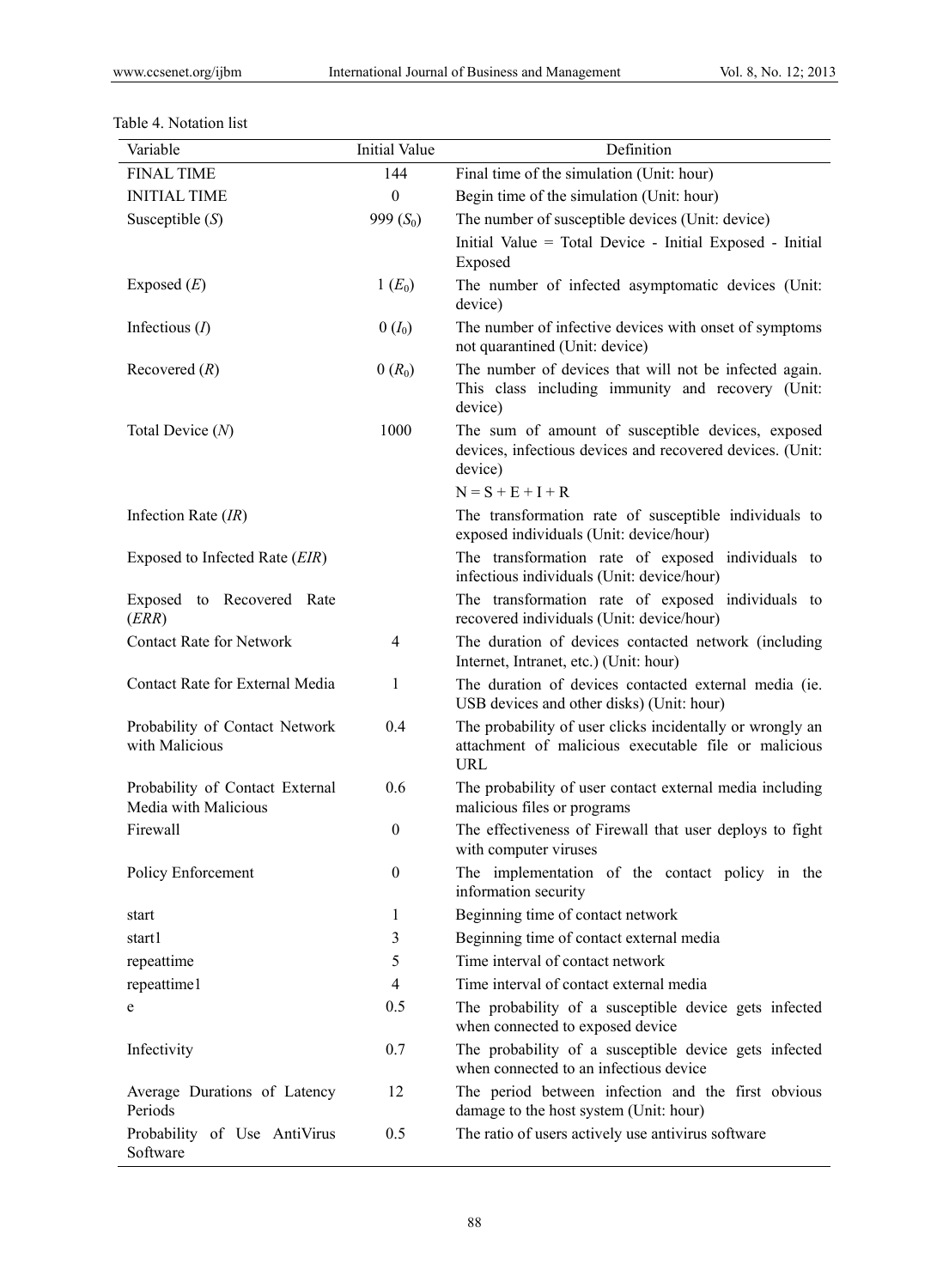The stock and flow diagram is constructed by stock variables, flow variables, auxiliary variables and constants variables. A stock variable (symbolized by rectangle) represents a point where content can accumulate and deplete. A flow variable (symbolized by valve) is a rate of change in a stock variable and it represents an activity, which fill in or drain the stock variable. Some examples of such activities are infects in a population or recovers from a population, improvement of capability. An auxiliary/constant variable can store an equation or a constant. Finally, the connectors, represented by simple arrows, are the information links representing the cause and effects within the model structure, while the double line arrows represent physical flows. Double lines across the arrows indicate delayed information.

The computer virus propagation model, namely stock and flow diagram, is developed by Vensim PLE in this research and illustrated in Figure 2. In this research, susceptible, exposed, infectious and recovered are principal stock variables; infection rate, exposed to infected rate, exposed to recovered rate and recovery rate are flow variables. Total device, contact rate for network, probability of contact network with malicious, infectivity and average durations of latency periods, etc., are auxiliary/constant variables. Contact rate for network link infection rate by simple arrow because the relation of these two variables is the cause and effect. Susceptible devices flow to exposed devices represents physical flows and they link by the double line arrows. Following the classic assumption, the population of the recovered class implies permanent immunity that is there is no return of the removed individuals into the susceptible class. The following equations are introduced to facilitate the model description.



Figure 2. Stock and flow diagram for computer virus propagation

In order to fight with computer viruses, users deploy antivirus countermeasures, such as firewall, to fight with computer viruses. Information security policy specifies how the rules are to be followed. These measures help to mitigate computer viruses threats consequently. We assume the initial value of probability of contact network with malicious and probability of contact external media with malicious are 0.4 and 0.6 respectively. Therefore, the equations are:

*Probability of Contact Network with Malicious = IF THEN ELSE(Firewall=0: AND: Policy Enforcement=0, 0.4, 1-MAX(Firewall, Policy Enforcement))* (1) *Probability of Contact External Media with Malicious = IF THEN ELSE(Policy Enforcement = 0, 0.6, 0.6\*Policy Enforcement)* (2)

Computer system may be infected by clicking incidentally or wrongly an attachment of malicious executable file or malicious URL. The computer virus in latency period and the devices have been infected may infect other devices. We make the simplifying assumption that users contact the network and external media is a routine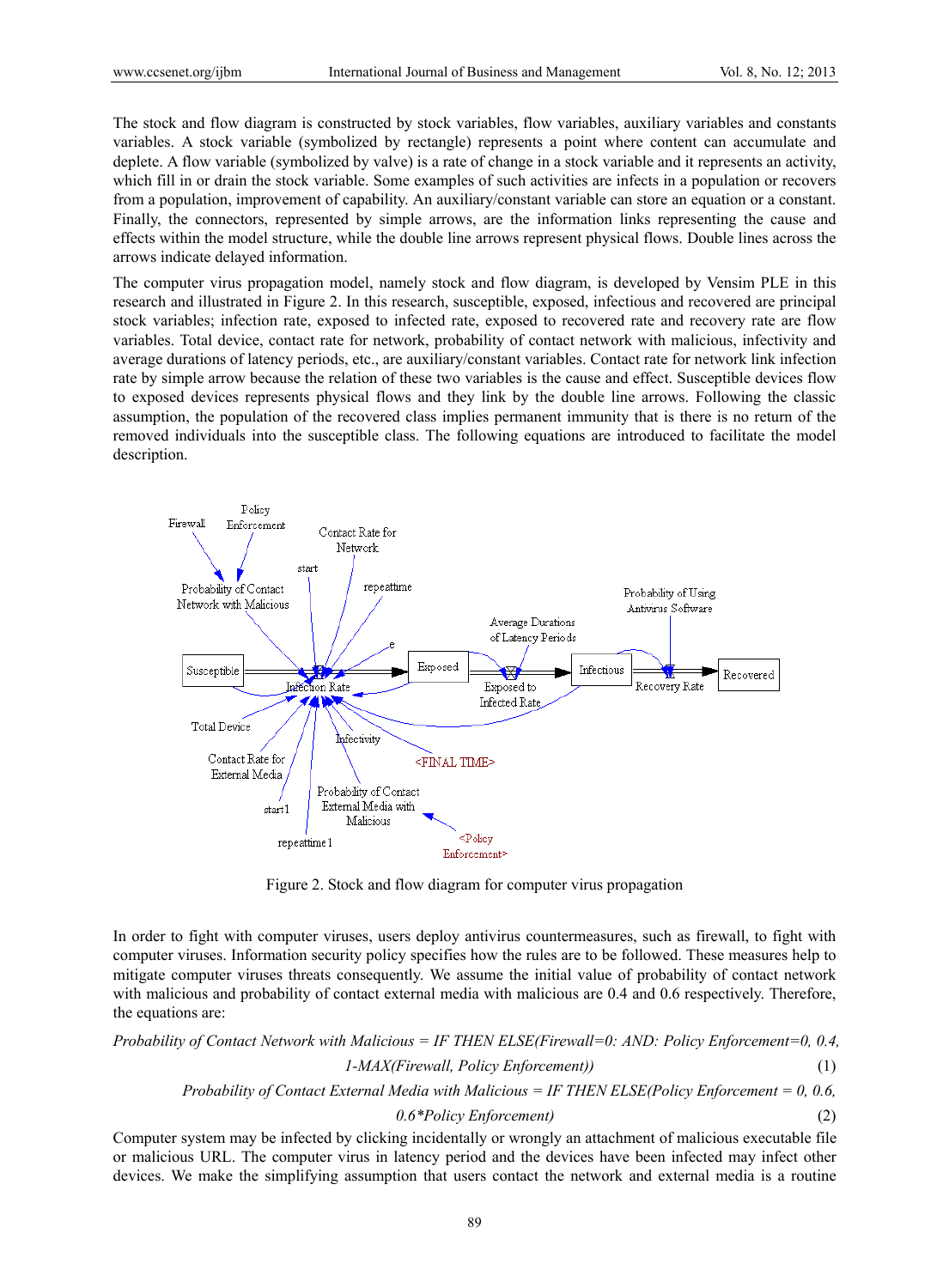work. The frequencies are shown as Figure 3. Therefore, the equation of infection rate is:

*Infection Rate = IF THEN ELSE(Probability of Contact Network with Malicious=0,* 

*Susceptible\*((Exposed\*e+Infectious\*Infectivity)/Total Device)+PULSE TRAIN(start1, Contact Rate for* 

*External Media, repeattime1, FINAL TIME)\*Probability of Contact External Media with Malicious, Susceptible\*((Exposed\*e+Infectious\*Infectivity)/Total Device)\*PULSE TRAIN(start, Contact Rate for Network, repeattime, FINAL TIME)\*Probability of Contact Network with Malicious+PULSE TRAIN(start1, Contact Rate for External Media, repeattime1, FINAL TIME)\*Probability of Contact External Media with Malicious)* (3)



Figure 3. The frequency and duration of devices contacted (a) network and (b) external media

After durations of latency periods, exposed devices will become infectious devices. The capacity of antivirus company can reduce average durations of infectivity periods, but it can not affect the latency period of the computer virus. Hence average duration of latency periods is not influenced by any variables. Therefore, the equation of Exposed to Infected Rate is:

*Exposed to Infected Rate = Exposed / Average Durations of Latency Periods* (4) This paper assumes that anti-virus software including the newest virus signatures and could be effective against attack by computer viruses. If user finds his device was become infective, he/she will use antivirus software to remove computer virus. The equation of Recovery Rate is defined as:

*Recovery Rate=Infectious\*Probability of Using Antivirus Software* (5)

According above definitions, the equations of the stock variables, susceptible, exposed, infectious and recovered respectively are:

$$
Susceptibl \ e(t) = \int_0^t [-IR(s)]ds + S_0 \tag{6}
$$

$$
Exposed \t(t) = \int_0^t [IR(s) - EIR(s)]ds + E_0
$$
\t(7)

$$
Infectious (t) = \int_0^t [EIR(s) - RR(s)]ds + I_0
$$
\n(8)

$$
\text{Re cov } \text{ered } (t) = \int_0^t [RR(s)]ds + R_0 \tag{9}
$$

### **4. Results and Discussion**

#### *4.1 Model Validation*

Model validation focuses on justifying the reliability of the model and providing confidence for model application. The validation of a SD model usually involves: (1) structural validity, and (2) behavior validity. Structural validity includes comparative evaluation of each model equation against its counterpart in the real system or in the relevant literature (Vlachos, Georgiadis, & Iakovou, 2007). Model behavior validity refers to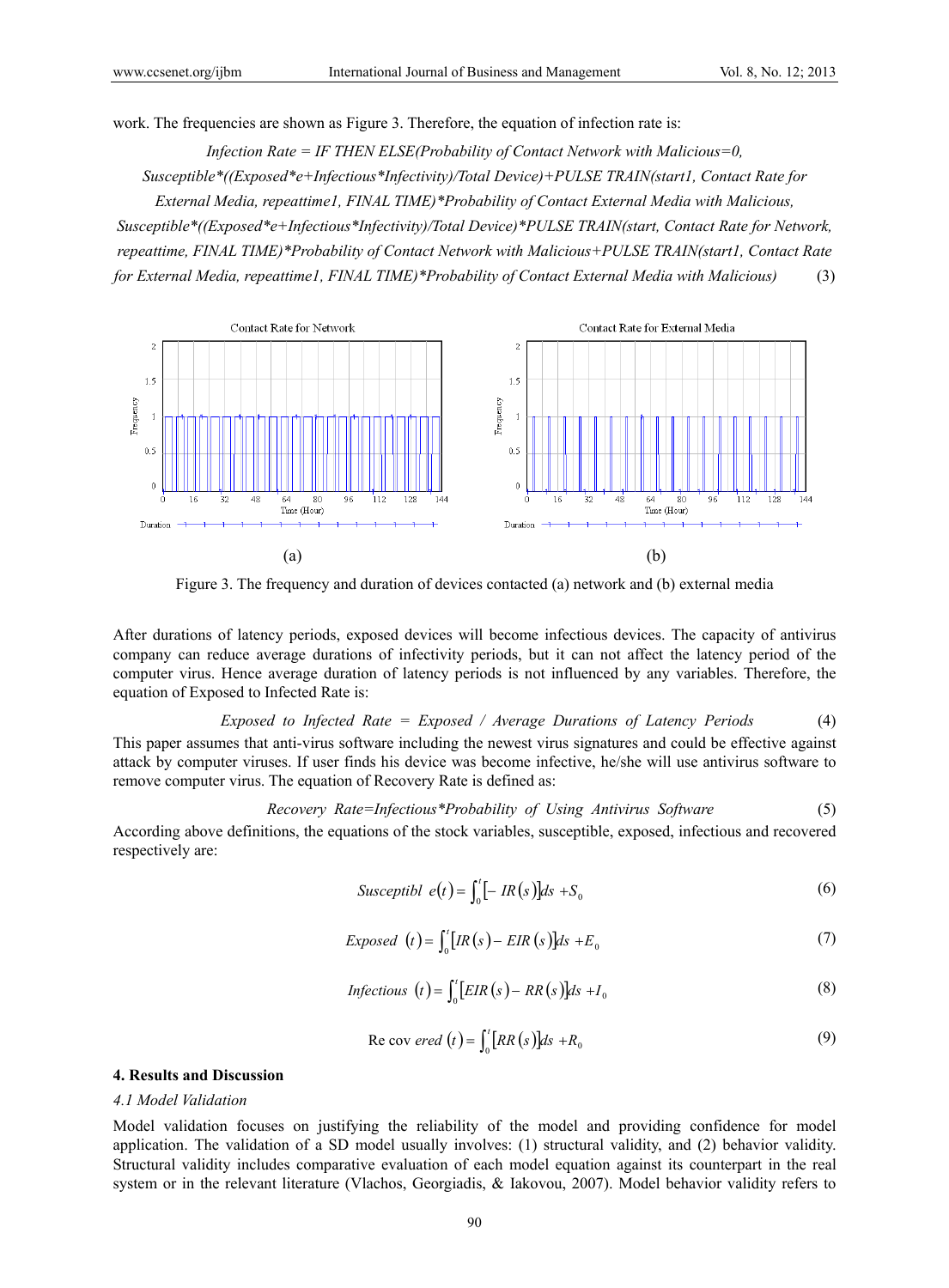how well the model-generated behavior reproduces or mimics the observed behavior of the real system (Khan, Yufeng, & Ahmad, 2009; Sterman, 2000).

#### 4.1.1 Structural Validity

The SEIR model has used for modeling the spread of computer virus, though its mathematical complexity and has not been widely used. For example, based on SEIR model, Yuan and Chen (2008) and Yuan et al. (2009) proposed E-SEIR model to gain insights of virus propagation in networks with Point-to-Group information sharing patterns; Mishra and Pandey (2011) presented SEIRS model for the transmission of worms in computer network through vertical transmission. Furthermore, the mathematical relationships for our model were based on epidemiology-based models. Hence the structural validity of our research model is supported by literature and satisfied the requirements of the SD.

#### 4.1.2 Behavior Validity

Behavior validity determines how consistently model outputs match real world behavior (Barlas, 1996). The usefulness of validity is running the simulation with the actual, historical data. Unfortunately, due to the non-existence data, we compare the behavior of our model with the behavior of other research model. The result of this research model behavior that is shown as Figure 4(a) is similar to previously research (Yuan & Chen, 2008; Yuan et al. 2009). Therefore, we conclude that the simulation model of this research is high behavior validity.

#### *4.2 Initial Results*

These assumptions of this research are: (1) users adopt antivirus software with the latest virus signatures and could be effective against attack by computer viruses; (2) there are no vulnerabilities in operation system because user has already patched. The results of initial are shown as Figure 4. The propagation trend of SEIR model is shown in Figure 4(a) and the dynamic of rates are shown in Figure 4(b). Users do not contact network and external media continuously; hence computer virus propagates at a slower speed and infection rate is oscillation. Because probability of use antivirus software is 0.5, the number of recovered class, R, is much smaller than total devices. The number of infectious class is not apparent because the exposed devices transform to infectious devices after latent period.



Figure 4. Initial simulation results

#### *4.3 The Effects of Contact Rate for Network and External Media*

In this section, the effects of contact rate on computer virus propagate are explored in Figure 5 and Figure 6. We assume probability of contact network with malicious is 0.4. In Figure 5(a), plotted trends 1, 2, and 3 show the changes in the infection rate based on contact rate for network values of 2 (CRN2), 4 (Initial) and 6 (CRN6) respectively. Obviously, the longer the duration of devices contacted network, the more significant that devices would be infected. In Figure 5(b), plotted trends 1, 2, and 3 show the changes in the infection rate based on repeattime values of 4 (RT4), 5 (Initial) and 6 (RT6) respectively. The more frequency contact network, the more significant that devices would be infected.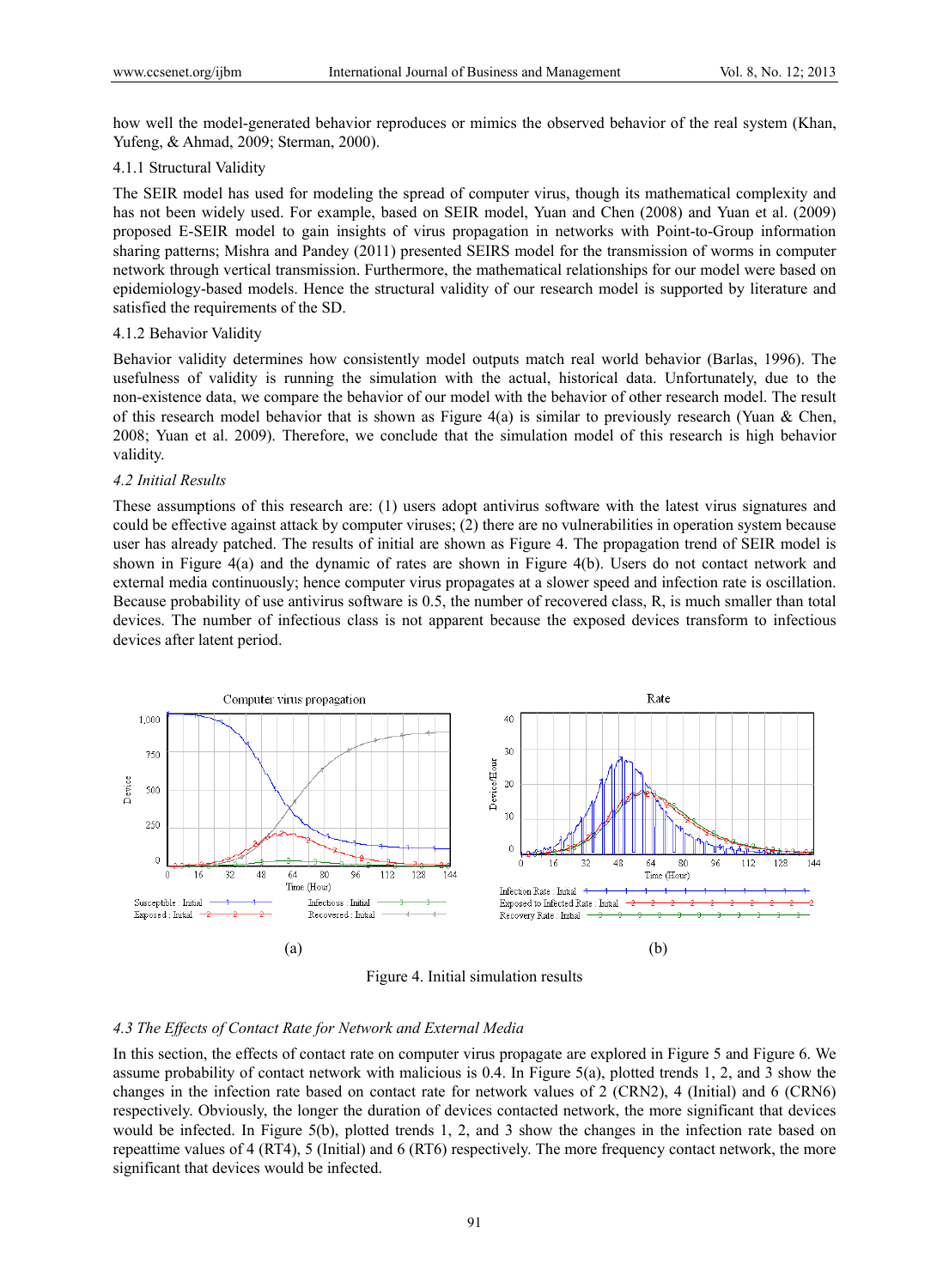

Figure 5. The effects of (a) contact rate for network and (b) repeattime

The impact of contact rate for external media on computer virus propagation is shown in Figure 6. In our initial scenario, probability of contact external media with malicious is 0.6. In Figure 6(a), plotted trends 1, 2, and 3 show the changes in the infection rate based on contact rate for external media values of 1 (Initial), 3 (CREM3) and 5 (CREM5) respectively. In Figure 6(b), plotted trends 1, 2, and 3 show the changes in the infection rate based on repeattime1 values of 2 (RT1\_2), 4 (Initial) and 6 (RT1\_6) respectively. Users contact with external media will affect the infection rate but this effect is not significant.



Figure 6. The effects of (a) contact rate for external media and (b) repeattime1

The simulation results indicate that contact for network affects the infection rate is more significant than contact for external media. Web-based systems are increasingly adopted in organizations. If networks were open, then anyone can easily access and their devices would be infected. Therefore, managers must institute the network utilization policy for all employees. For example, define a standard in accordance with employees's power or working scope. We can improve the organizational security by define and establish roles and responsibilities of staffs, enhance the awareness and training, strengthen the physical access and control, etc. The following protection mechanisms must be considered and employed:

• To ensure the assets receive an appropriate level of protection, manager should identify all assets and define the classification of assets;

• The authentication schemes are not only performed as the outsiders or the new-comers request these internal services, but also as the insiders request these services on the external servers;

• The removable storage and removable/mobile access media should be restricted. If there are requisite, they should be restrained by classified persons;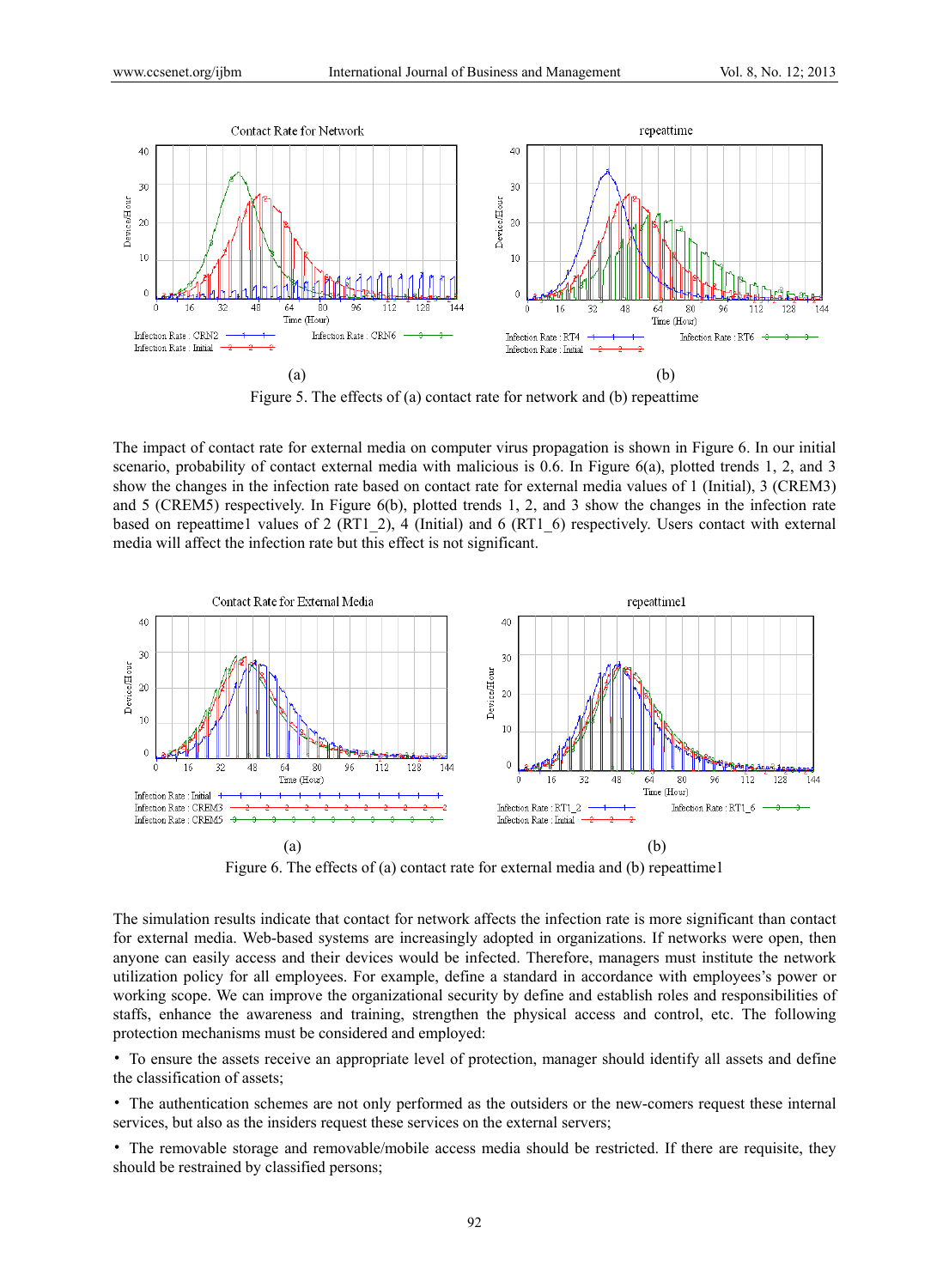• Employing techniques such as anti-virus system, content filter and malicious code detection mechanism, to ensure the information security in the data transmission between or in networks.

## *4.4 The Effects of Firewall and Policy Enforcement*

More and more people access information over Internet and mobile networks, and many messages are sent through e-mail or social network. As websites are vulnerabilities and existing malicious URL, computer system may be infected by clicking incidentally. We consider the probability of contact network/external media with malicious that indicated people adopt technical security solutions such as firewalls to solve information security problems and implement information security policy. Firewall are implemented more efficiently, the value of probability of contact with malicious is lower. Policy enforcement would mitigate the risk of computer viruses threats. First, we consider influences of firewall on the dynamics of infection rate. The simulation results are shown in Figure 7(a). The plotted trends 1, 2, and 3 show the changes in the infection rate based on the effectiveness of firewall values of 0.6 (FW06), 0.7 (FW07) and 0.8 (FW08) respectively. Second, we consider influences of policy enforcement on the dynamics of infection rate. The simulation results are shown in Figure 7(b). In Figure 7(b), plotted trends 1, 2, and 3 show the changes in the infection rate based on the level of compliance with the policy values of 0.6 (PE06), 0.7 (PE07) and 0.8 (PE08) respectively. Compared with the optimization of Figure 7(a) and 7(b), the trends of infection rate is shown in Figure 8. The result show that policy enforcement has powerful influence than firewall on restrain infection rate.

This result has highlighted the importance of ISM and revealed an important challenge for ISM. It is difficult to implement security controls when people do not have enough orientation or education about IT security practices. In addition, it is difficult to decide how security controls could be integrated in the existing infrastructure, especially the organization has many interconnected systems, such as servers, networks and databases. The complexity of networks and systems is also a challenge when implementing security controls in organizations. Although various network security techniques such as firewalls and intrusion detection systems have been developed for detection and prevention of attacks, there are few people to maintain and audit the security rules.



Figure 7. The influences of (a) firewall and (b) policy enforcement on the dynamics of infection rate



Figure 8. The influences of infection rate (FW08: Firewall = 0.8; PE: Policy Enforcement = 0.8)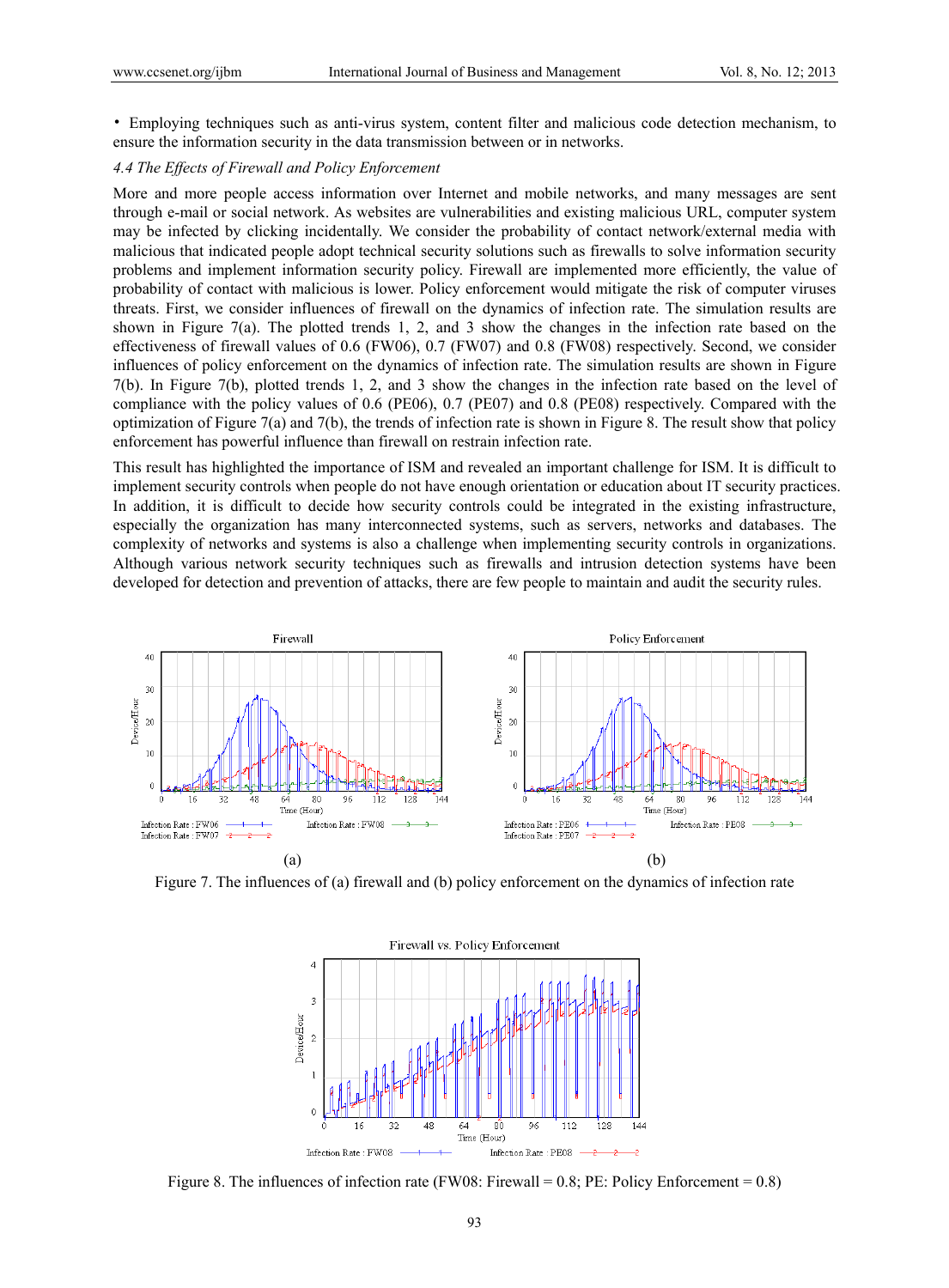According to above discussions, for detection and prevention of computer viruses attacks, we suggest the following considerations:

• Establish security culture and enhance education and training of information security;

• According to the policies of organizations, establishing the firewalls or security gateways avoids illegal access;

• The configurations and the parameters of firewalls should be audited regularly;

• The operating system and the application software on hosts and servers should be updated and patched regularly.

#### **5. Conclusions**

In this paper, we develop a SEIR model using SD method for computer viruses propagation analysis by taking into account the effect of antivirus countermeasures and focus on the contact rate that users contact with network and external media respectively from the viewpoint of information security management policies. We assume that users adopt antivirus software with the latest virus signatures and there are no vulnerabilities in operation system. By contrast, our main contributions include the following: (1) we combine the viewpoint of ISM with computer virus propagation model to overcome the lack of managerial insights in previous research; (2) we consider the influence of antivirus countermeasures on computer virus propagation in different stage. Anti-virus software and firewall are the top list people have deployed to fight with computer viruses in the state transition path from S to E and I to R. The results show that: (1) contact for network affects the infection rate is more significant than contact for external media; (2) policy enforcement has powerful influence than firewall on restrain infection rate. The results have highlighted the importance of information security management for organizations. Information security includes both technological and human issues. Security techniques are not sufficient in mitigating computer viruses threats without management policies. Though the security techniques would be developed rapidly and have effects remarkably, management and audit policies should be enforced and continually monitoring, maintaining and improving.

Based on limitations of the research methods and tools in information security research, we adopt SD method to surmount these obstacles, and provide a new path in the research of information security management. The findings of this study include managerial implications. Protecting information often requires the application of some technology, but it always requires use of people and processes (Broderick, 2006). We should not overlook the fact that the electronic applications in businesses and sharing of information on network systems have increased. Therefore, a set of ISM policy must be established, including security requirements, asset management, roles and responsibilities, security awareness training and policy education, and compliance, etc, and should be stressed in operating activites. After implementing security techniques, configurations and the parameters of facilities should audit regularly in accordance with policy. Much remains to be done, then, but we anticipate that the study will generate important findings in the fields of information security management.

#### **References**

- Albrechtsen, E., & Hovden, J. (2009). The information security digital divide between information security managers and users. *Computers & Security, 28*(6), 476-490. http://dx.doi.org/10.1016/j.cose.2009.01.003
- Anderson, R. M., & May, R. M. (1992). *Infectious diseases of humans: Dynamics and Control*. USA: Oxford University Press.
- Barlas, Y. (1996). Formal aspects of model validity and validation in system dynamics. *System Dynamics Review, 12*(3), 183-210. http://dx.doi.org/10.1002/(SICI)1099-1727(199623)12:3<183::AID-SDR103>3.3.CO;2-W
- Botha, R., & Gaadingwe, T. (2006). Reflecting on 20 SEC conferences. *Computers & Security, 25*(4), 247-256. http://dx.doi.org/10.1016/j.cose.2006.04.002
- Broderick, J. S. (2006). ISMS, security standards and security regulations. *Information Security Technical Report, 11*(1), 26-31. http://dx.doi.org/10.1016/j.istr.2005.12.001
- Casey, T. R., & Töyli, J. (2012). Mobile voice diffusion and service competition: A system dynamic analysis of regulatory policy. *Telecommunications Policy, 36*(3), 162-174. http://dx.doi.org/10.1016/j.telpol.2011.07.002
- Computer Security Institute. (2003). *CSI Computer Crime & Security Survey.* Retrieved from http://www.yle.fi/mot/kj040524/fbiraportti.pdf
- Computer Security Institute. (2004). *CSI Computer Crime & Security Survey.* Retrieved from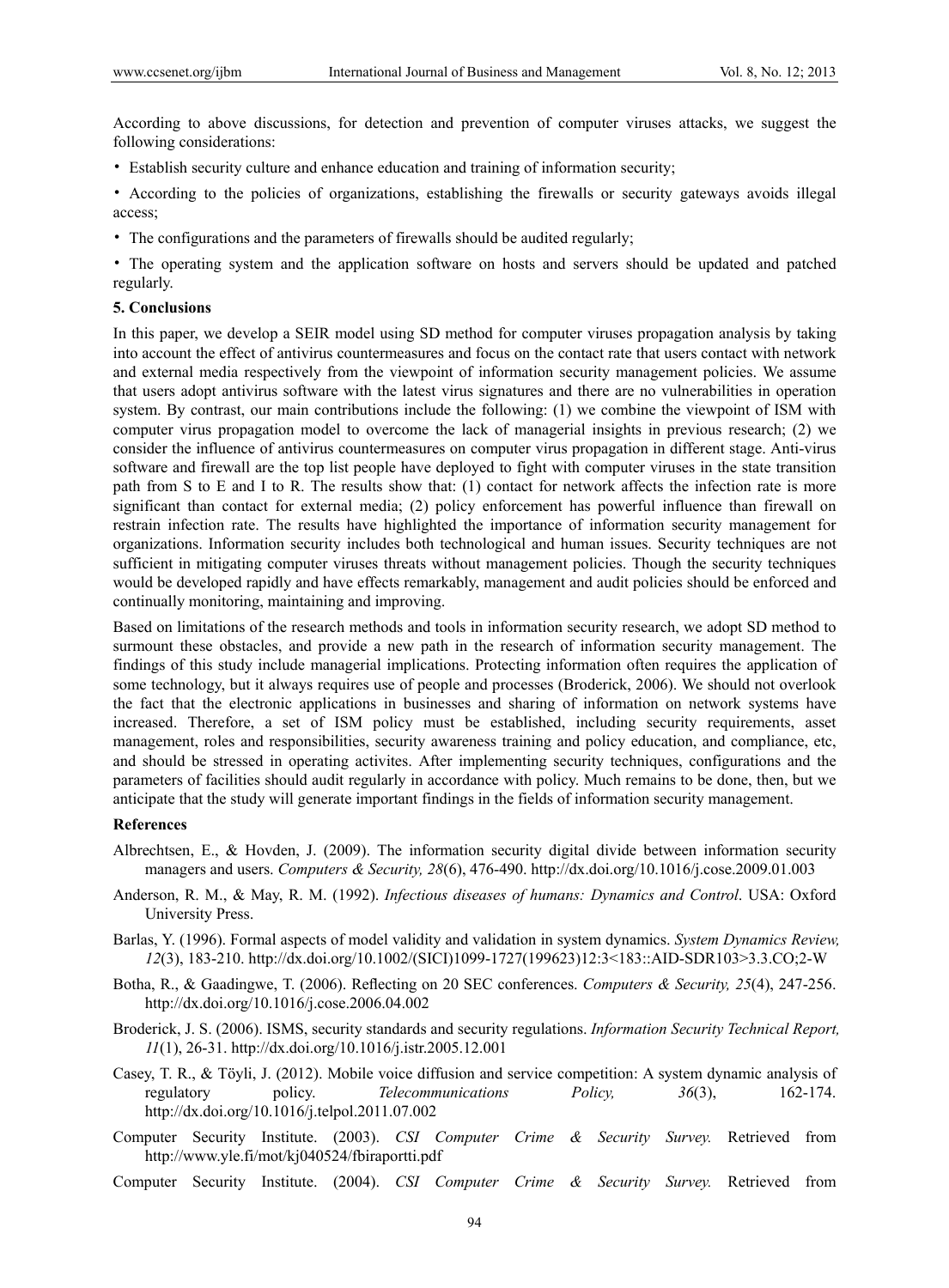http://gocsi.com/sites/default/files/uploads/FBI2004.pdf

- Computer Security Institute. (2005). *CSI Computer Crime & Security Survey.* Retrieved from http://gocsi.com/sites/default/files/uploads/FBI2005.pdf
- Computer Security Institute. (2006). *CSI Computer Crime & Security Survey.* Retrieved from http://gocsi.com/sites/default/files/uploads/FBI2006.pdf
- Computer Security Institute. (2010). *CSI Computer Crime & Security Survey.* Retrieved from https://cours.etsmtl.ca/log619/documents/divers/CSIsurvey2010.pdf
- Department of Trade & Industry (DTI). (2004). *Information security breaches survey.* Retrieved from http://www.galenaitgroup.com/members/downloads/DTi%20Information%20Security%20Survey%202004. pdf
- Dhillon, G., & Moores, S. (2001). Computer crimes: Theorizing about the enemy within. *Computers & Security, 20*(8), 715-723. http://dx.doi.org/10.1016/S0167-4048(01)00813-6
- Eminağaoğlu, M., Uçar, E., & Eren, Ş. (2009). The positive outcomes of information security awareness training in companies – A case study. *Information Security Technical Report, 14*(4), 223-229. http://dx.doi.org/10.1016/j.istr.2010.05.002
- Feng, L., Liao, X., Han, Q., & Li, H. (2013). Dynamical analysis and control strategies on malware propagation model. *Applied Mathematical Modelling,* In Press. http://dx.doi.org/10.1016/j.apm.2013.03.051
- Forrest, S., Hofmayer, S. A., & Somayaji, A. (1997). Computer immunology. *Communications of the ACM, 40*(10), 88-96. http://dx.doi.org/10.1145/262793.262811
- Forrester, J. W. (1961). *Industrial Dynamics*. Cambridge, MA: Massachusetts Institute of Technology Press.
- Forrester, J. W. (1968). *Principles of Systems*. Cambridge, MA: Massachusetts Institute of Technology Press.
- Georgiadis, P., Vlachos, D., & Iakovou, E. (2005). A system dynamics modeling framework for the strategic supply chain management of food chains. *Journal of Food Engineering, 70*(3), 351-364. http://dx.doi.org/10.1016/j.jfoodeng.2004.06.030
- Han, X., & Tan, Q. (2010). Dynamical behavior of computer virus on Internet. *Applied Mathematics and Computation, 217*(6), 2520-2526. http://dx.doi.org/10.1016/j.amc.2010.07.064
- Kephart, J. O., & White, S. R. (1993). Measuring and modelling computer virus prevalence. Proceedings of *1993 IEEE Computer Society Symposium on Research in Security and Privacy* (pp. 2-15). http://dx.doi.org/10.1109/RISP.1993.287647
- Khan, S., Yufeng, L., & Ahmad, A. (2009). Analysing complex behaviour of hydrological systems through a system dynamics approach. *Environmental Modelling & Software, 24*(12), 1363-1372. http://dx.doi.org/10.1016/j.envsoft.2007.06.006
- Kotulic, A. G., & Clark, J. G. (2004). Why there aren't more information security research studies. *Information & Management, 41*(5), 597-607. http://dx.doi.org/10.1016/j.im.2003.08.001
- Lee, T. L., & Tunzelmann, N. (2005). A dynamic analytic approach to national innovation systems: the IC industry in Taiwan. *Research Policy, 34*(4), 425-440. http://dx.doi.org/10.1016/j.respol.2005.01.009
- Mishra, B. K., & Pandey, S. K. (2011). Dynamic model of worms with vertical transmission in computer network. *Applied Mathematics and Computation, 217*(21), 8438-8446. http://dx.doi.org/10.1016/j.amc.2011.03.041
- Mishra, B. K., & Pandey, S. K. (2012). Effect of anti-virus software on infectious nodes in computer network: A mathematical model. *Physics Letters A, 376*(35), 2389-2393. http://dx.doi.org/10.1016/j.physleta.2012.05.061
- Murray, W. H. (1988). The application of epidemiology to computer viruses. *Computer & Security, 7*(2), 139-150. http://dx.doi.org/10.1016/0167-4048(88)90327-6
- Pastor-Satorras, R., & Vespignani, A. (2001). Epidemic dynamics and endemic states in complex networks. *Physical Review E, 63*(6), 1-8. http://dx.doi.org/10.1103/PhysRevE.63.066117
- Richardson, G. P. (1996). Problems for the future of system dynamics. *System Dynamics Review, 12*(2), 141-157. http://dx.doi.org/10.1002/(SICI)1099-1727(199622)12:2<141::AID-SDR101>3.3.CO;2-F
- Richardson, G. P., & Pugh, A. L. (1981). *Introduction to System Dynamics Modeling with DYNAMO*. Cambridge,